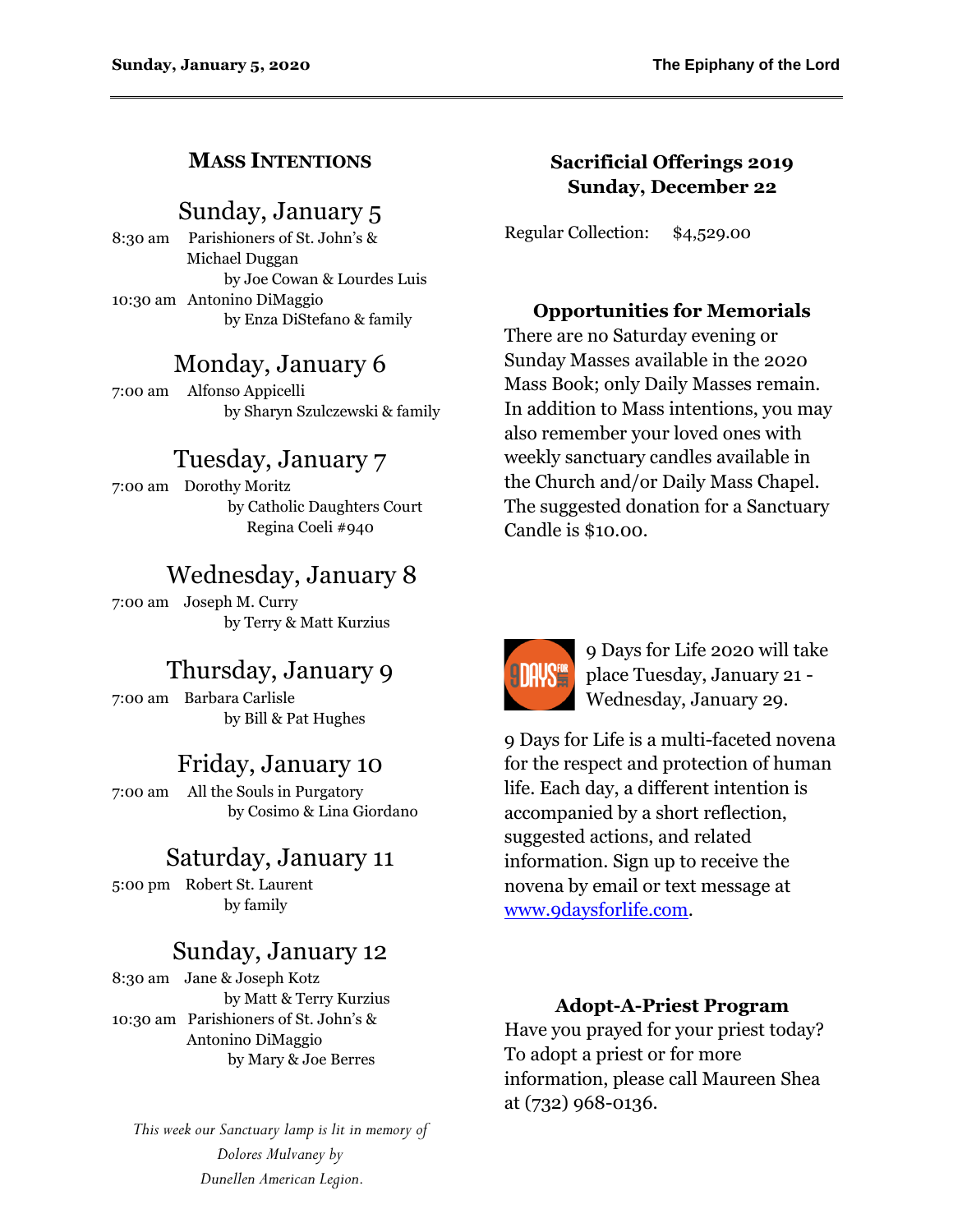### **St. John Food Pantry**

Our Food Pantry is in need of the following: dry pasta, rice, cereal, canned tuna and chicken, low/no sugar canned fruit, no/low sodium canned vegetables and soups, tomato sauce and fruit juice. Food donations support our parish food pantry, for our neighbors in need as well as FISH Food Pantry on New Market Road in Piscataway. Thank you for your continuous generosity.

#### **Social Concerns**

Do you know a needy person or family? Could one of your neighbors benefit from assistance with food and/or other essentials? Please call the Parish Center, 732-968-2621, in confidence, and we will do whatever we can to help. Please continue to bring men's toiletries, tooth brushes, and large and medium thongs or slippers for the Ozanam Men's Shelter. Articles may be left in the vestibule. Thanks for not forgetting the "guys".

### **Stewardship: A Way of Life**

*"Then they opened their treasures and offered him gifts of gold, frankincense, and myrrh." Matthew 2:11*

The image of the Magi kneeling before the infant Jesus and opening their treasure chests for Him is an image that we should all try to follow each day. In gratitude for all that we have been given, we are called to generously share all of our gifts, not just the ones we pick and choose. God wants us to be generous with everything, but especially that one thing that means the most to you. We are thankful for the efforts of

Edwin Lopez and Our Music Ministry



#### **Prayers for Our Service Members** Please pray for the following parishioners who

are currently serving in the Military:

**U.S. Navy Reserve Lt. Michael Bartilotti U.S. Army Pvt. Luke Harshaney U.S. Army Pvt. Raymond C. Pizzigoni U.S. Coast Guard Lt. Ed Sella U.S. Army Staff Sgt. Paul Frabizzio U.S. Marine Mer. Cpl. Thomas Tyler Lizak U.S. Army Pfc. Sean Parente U.S. Marine Pvt. Dante Parente U.S. Army 2nd Lt. Casey Wenzel U.S. Army Spec. 4 Timothy Francisco U.S. Marine LCpl. Stephen Wright U.S. Marine Pvt. José Citron**

If there are any other military members you would like to be included in our prayers, please contact the Parish Office.

#### **Mount Saint Mary House of Prayer** Upcoming Programs: Got Change?

We all have changes in our lives, both minor and major. We'll talk about finding God in changing times and places, and how to best try to discern God's will for us when we are faced with making a decision.

Mon., Jan. 13, 7-9 pm (\$20-\$30 as you are able) Registration required; call 908-753- 2091 or email: msmhope@msmhope.org

Presenter: Mary Foy

Mary serves as pastoral associate at St. Joseph Church, North Plainfield and as a project manager for RENEW International.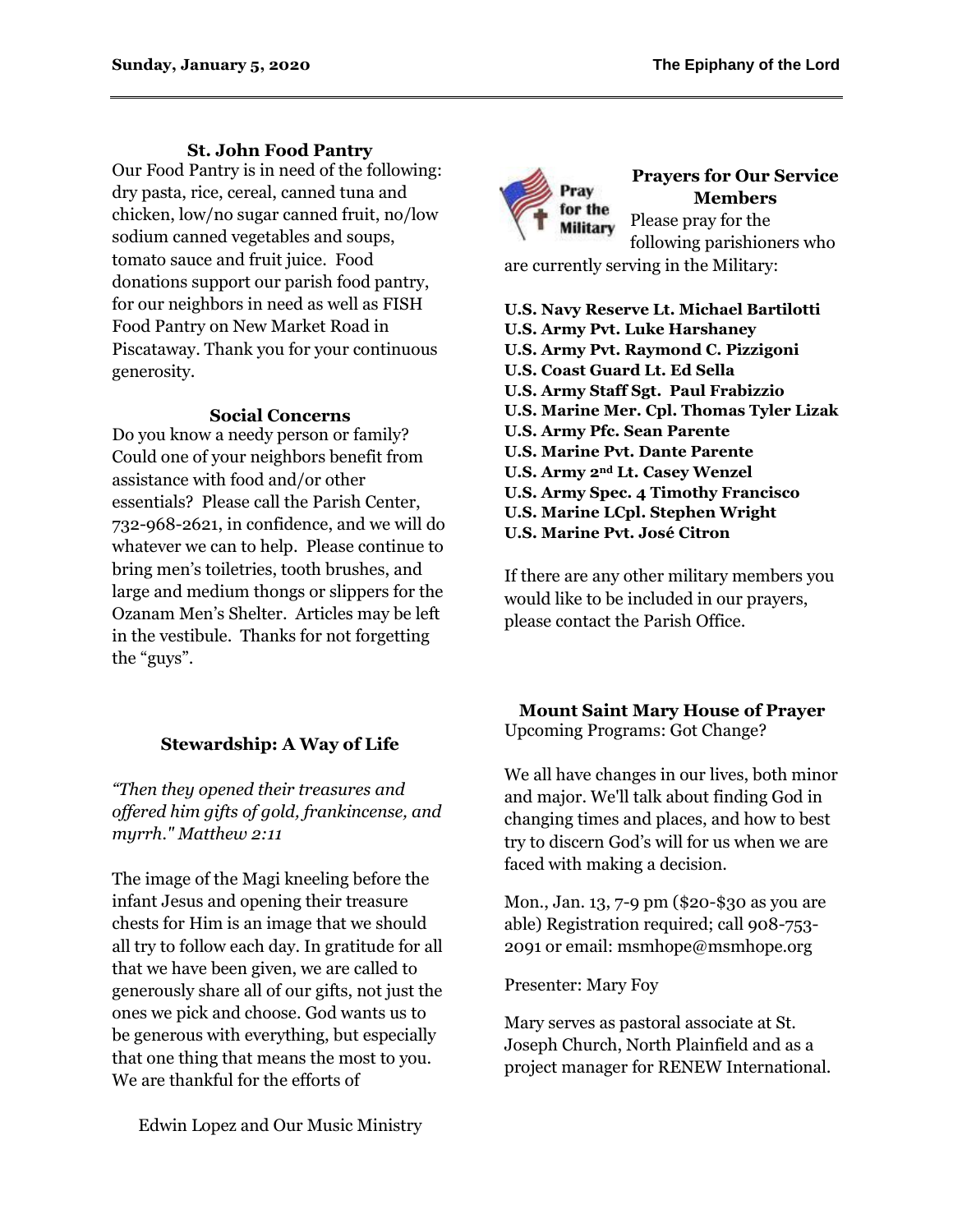### **Rosary Corner**

The Rosary is prayed every weekday following the 7:00 am Mass and Novena in the Parish Chapel, all are invited.

### **Block Rosary**

What is a Block Rosary? Neighbors gathering in each other's homes for a half hour to pray the Rosary for peace in the world, for the local community and for each other's intentions. Please consider having a Block Rosary in your home or join us on Monday at 7:00 pm, 511/515 Lincoln Avenue or Wednesday at 10:00 am, 607 Third Street. For information, call Maureen Shea at 968- 0136.

### **Blue Army Rosary Cell**

Where: 511 Lincoln Avenue, Dunellen When: Every Tuesday – 10 am All are welcome. Bring your children & grandchildren. For information, call Maureen Shea at 968-0136.



## **FISH In Need of Volunteers**

Fish is in urgent need of the following:

**Telephone Volunteers** – work at home, returning calls from potential clients and scheduling appointments. Hands-on training is provided by our Telephone Chairperson. Volunteers work from 9 a.m.  $-5$  p.m. one day per month. Some work additional days when needed. To learn more, please call the Fish Hotline, 732-356-0081, and leave a message for Debbie.

## **Van Drivers and Ride-Along**

**Helpers** – should be at least 18 years of age and able to lift 60 pounds. People who can commit to a regular schedule and those who can be called to fill in as required are both needed. To learn more, please call the Fish Hotline, 732- 356-0081 and leave a message for Lisa.

## **Holy Hour For Religious Freedom**

A Holy Hour for Religious Freedom is held every Sunday at 7:00 pm in the Eucharistic Adoration chapel at the Our Lady of Fatima Parish Center at 50 Van Winkle Place, Piscataway. Participants are invited to silently pray the rosary and other special prayers for the intentions of Christians world-wide who are being persecuted for their faith.

## **Bus Trip to the Rally for Life in Trenton**

The Diocese of Metuchen's Office of Human Life and Dignity will be running a bus trip to the Rally for Life in Trenton, NJ on Wednesday, January 22, 2020. The bus ride is free of charge, but since space is limited all passengers must reserve their seats. Passengers will board the bus at the Diocesan Center in Piscataway at 9:30 AM. The Rally at the State House begins at 11:00 AM and ends at 1:00 PM. Passengers will attend a small reception afterwards. The bus will bring everyone back to the Diocesan Center around 3:00 PM. If you have any questions or would like to reserve a seat please email amarshall@diometuchen.org or call 732-562-1543.